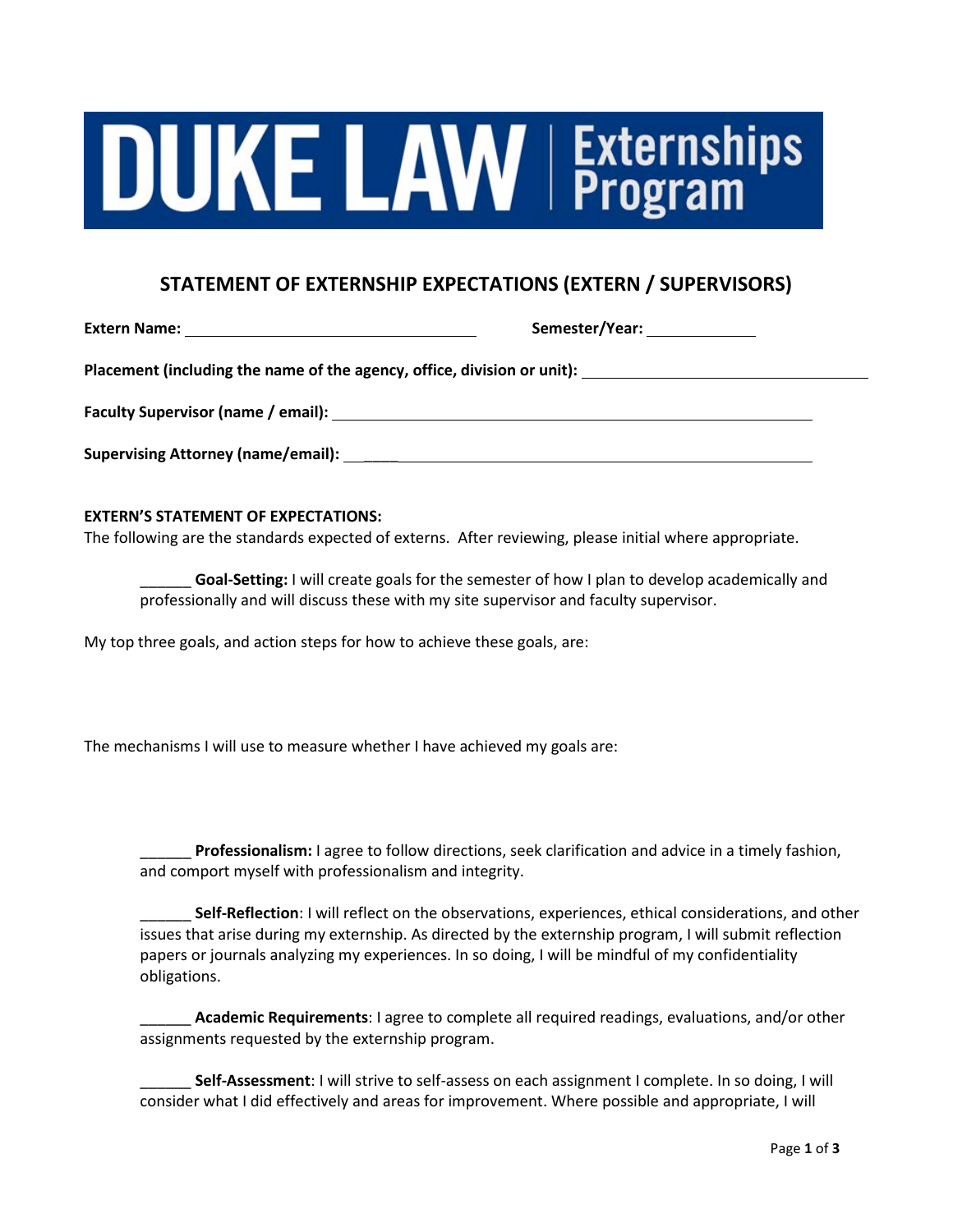discuss my self-assessment with my faculty and site supervisors. I will be open to feedback from my supervisors and will consider how it can be applied specifically and globally to my future work.

\_\_\_\_\_\_ **Communication with Faculty and Site Supervisors**: I have discussed these expectations with my supervisors.

My supervisor and I agree that the start and end dates of my externship are: **Start Date: End Date:** 

My supervisor and I agree that my work schedule shall be as follows: **Day(s)/Times each week:** 

**Number of units of credit I seek for this externship:** \_\_\_\_\_. I understand that to receive credit I must, on average, work \_\_\_\_\_ hours per week.

During this semester, I have the following classes and other commitments (journal, moot court, etc): **Name of Class:** Day/Time:

## **FACULTY SUPERVISOR / EXTERNSHIP DIRECTOR'S STATEMENT OF EXPECTATIONS:**

The faculty supervisor / Externship Director has read and agreed to perform the following:

**Availability**: I will be available as a resource should any concerns or issues with the externship arise.

\_\_\_\_\_ **Goal-Setting and Reflection:** I will meet in person with the student at the beginning, middle, and end of the externship period to reflect on the extern's personal, professional, and academic goals, and how the placement has contributed to achieving those goals. I will read and give feedback where necessary on the student's bi-weekly reflection papers.

\_\_\_\_\_ **Evaluation**: I will evaluate the quality of the placement as it contributes to the student's academic achievement. I will also continually evaluate the placement to ensure the best substantive experience for the student, including keeping a strong connection with the site supervisor and doing site visits.

### **SUPERVISING ATTORNEY'S STATEMENT OF EXPECTATIONS:**

The following are the standards expected of extern supervisors. After reviewing, *please initial each standard* and add any comments to the bottom of this form.

\_\_\_\_\_\_**Orientation**: I will ensure that the extern receives an orientation, including a discussion of office procedures, culture, and confidentiality, as well as an overview of the work and expectations of the extern.